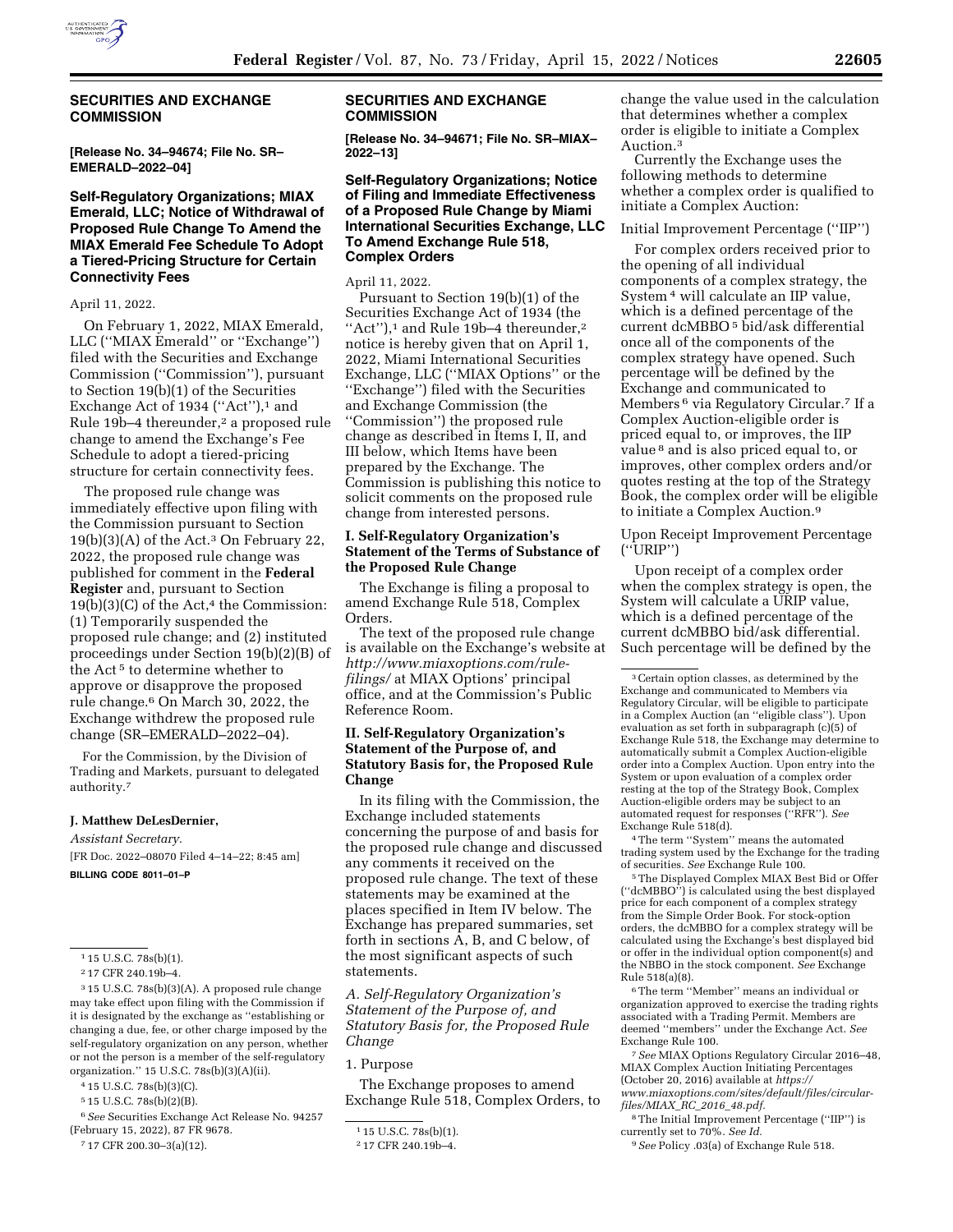Exchange and communicated to Members via Regulatory Circular.10 If a Complex Auction-eligible order is priced equal to, or improves, the URIP value 11 and is also priced to improve other complex orders and/or quotes resting at the top of the Strategy Book, the complex order will be eligible to initiate a Complex Auction.12

Re-Evaluation Improvement Percentage (''RIP'')

Upon evaluation of a complex order resting at the top of the Strategy Book, the System will calculate a Reevaluation Improvement Percentage (''RIP'') value, which is a defined percentage of the current dcMBBO bid/ ask differential. Such percentage will be defined by the Exchange and communicated to Members via Regulatory Circular.13 If a complex order resting at the top of the Strategy Book is priced equal to, or improves, the RIP value,<sup>14</sup> the complex order will be eligible to initiate a Complex Auction.15

### Proposal

The Exchange now proposes to replace the dcMBBO bid/ask differential with the cNBBO<sup>16</sup> bid/ask differential in the calculations described above for IIP, URIP, and RIP, respectively. The dcMBBO is calculated using the displayed price for each component of a complex strategy from the Simple Order Book 17 on the Exchange, whereas the cNBBO is calculated using the NBBO 18 for each component of a complex strategy to establish the best net bid and offer for a complex strategy.19 The Exchange believes that using the cNBBO will reduce the number of auctions generated by the Exchange System which do not receive responses or result in price improvement for the initiating order.

12*See* Policy .03(b) of Exchange Rule 518. 13*See supra* note 7.

14The Re-evaluation Improvement Percentage (''RIP'') is currently set to 80%. *See supra* note 7.

15*See* Policy .03(c) of Exchange Rule 518.

16The Complex National Best Bid or Offer (''cNBBO'') is calculated using the NBBO for each component of a complex strategy to establish the best net bid and offer for a complex strategy. For stock-option orders, the cNBBO for a complex strategy will be calculated using the NBBO in the individual option component(s) and the NBBO in the stock component. *See* Exchange Rule 518(a)(2).

17The ''Simple Order Book'' is the Exchange's regular electronic book of orders and quotes. *See*  Exchange Rule 518(a)(15).

18The term ''NBBO'' means the national best bid or offer as calculated by the Exchange based on market information received by the Exchange from the appropriate Securities Information Processor (''SIP''). *See* Exchange Rule 518(a)(14).

```
19See supra note 5.
```
The cNBBO, which includes the best away markets as well as the MBBO for each component of a complex strategy, will always be equal to or better than the dcMBBO, which includes the MBBO for each component of a complex strategy. The component prices contained in the cNBBO provide a more accurate indicator of the overall market interest in each component, and therefore, provides a more accurate indicator of the overall market interest in the complex strategy. The Exchange believes that this will result in a reduction of the overall number of Complex Auctions initiated on the Exchange but will in turn increase the percentage of Complex Auctions that result in price improvement, as the auction start price will be more closely aligned to prevailing market prices.

# Implementation

The Exchange proposes to implement the proposed rule change in the second quarter of 2022. The Exchange will announce the implementation date to its Members via Regulatory Circular.

#### 2. Statutory Basis

MIAX believes that its proposed rule change is consistent with Section 6(b) of the Act 20 in general, and furthers the objectives of Section 6(b)(5) of the Act 21 in particular, in that it is designed to prevent fraudulent and manipulative acts and practices, to promote just and equitable principles of trade, to foster cooperation and coordination with persons engaged in regulating, clearing, settling, processing information with respect to, and facilitating transactions in securities, to remove impediments to and perfect the mechanisms of a free and open market and a national market system and, in general, to protect investors and the public interest.

The Exchange believes that its proposal to use the cNBBO instead of the dcMBBO in the calculation used to determine whether a complex order is qualified to initiate a Complex Auction promotes just and equitable principles of trade and removes impediments to and perfects the mechanisms of a free and open market and a national market system and, in general, protects investors and the public interest as using the cNBBO provides a better measure of the current market and is more likely to result in price improvement for the initiating order as the cNBBO is calculated using the NBBO (which in turn is calculated by taking the best prices of all exchanges

into consideration) 22 for each component of a complex strategy to establish the best net bid and offer for a complex strategy,23 and therefore is more representative of the prevailing market interest and market prices. The example below demonstrates the difference between the current and proposed calculations.

#### Example 1

(Current Auction Evaluation Based on dcMBBO)

Reevaluation Improvement Percentage (RIP) for a complex order at the best price on the Strategy Book 24 subject to dcMBBO.

## $RIP = 80\%$

MBBO: 25 Option A 2.00 × 2.10

- MBBO: Option B  $1.05 \times 1.20$ Strategy +1A – 1B =  $(2.00 - 1.20) \times$
- $(2.10 1.05)$

#### $dcMBBO = 0.80 \times 1.05$

A complex order is resting on the Strategy Book to buy 1 Strategy at a price of 1.00. Upon reevaluation of the Strategy Book it is determined the complex order to buy at 1.00 improves the Strategy bid by  $0.20$ ;  $(1.00 - 0.80)$ . The improvement percentage is then calculated as the 0.20 improvement divided by the Strategy bid/offer spread;  $(1.05 - 0.80)$ , in this case resulting in 80% improvement. Because the 80% improvement equals the configured RIP of 80% an auction is initiated.

## Example 2

(Proposed Auction Evaluation Based on cNBBO)

Reevaluation Improvement Percentage (RIP) for a complex order at the best price on the Strategy Book subject to cNBBO.

 $RIP = 80\%$ 

NBBO: Option A 2.05 × 2.10

NBBO: Option B 1.05 × 1.10

Strategy  $+1A-1B = (2.05-1.10) \times$ 

 $(2.10 - 1.05)$ 

 $cNBBO = 0.95 \times 1.05$ 

A complex order is resting on the Strategy Book to buy 1 Strategy at a price of 1.00. Upon reevaluation of the Strategy Book it is determined the complex order to buy at 1.00 improves the Strategy bid by  $0.05$ ;  $(1.00 - 0.95)$ . The improvement percentage is then calculated as the 0.05 improvement divided by the Strategy bid/offer spread;  $(1.05 - 0.95)$ , in this case resulting in 50% improvement. Because the 50%

<sup>10</sup>*See supra* note 7.

<sup>11</sup>The Upon Receipt Improvement Percentage (''URIP'') is currently set to 70%. *See supra* note 7.

<sup>20</sup> 15 U.S.C. 78f(b).

<sup>21</sup> 15 U.S.C. 78f(b)(5).

<sup>22</sup>*See supra* note 19.

<sup>23</sup>*See supra* note 16

<sup>24</sup>The ''Strategy Book'' is the Exchange's electronic book of complex orders and complex quotes. *See* Exchange Rule 518(a)(17).

<sup>25</sup>The term ''MBBO'' means the best bid or offer on the Exchange. *See* Exchange Rule 100.